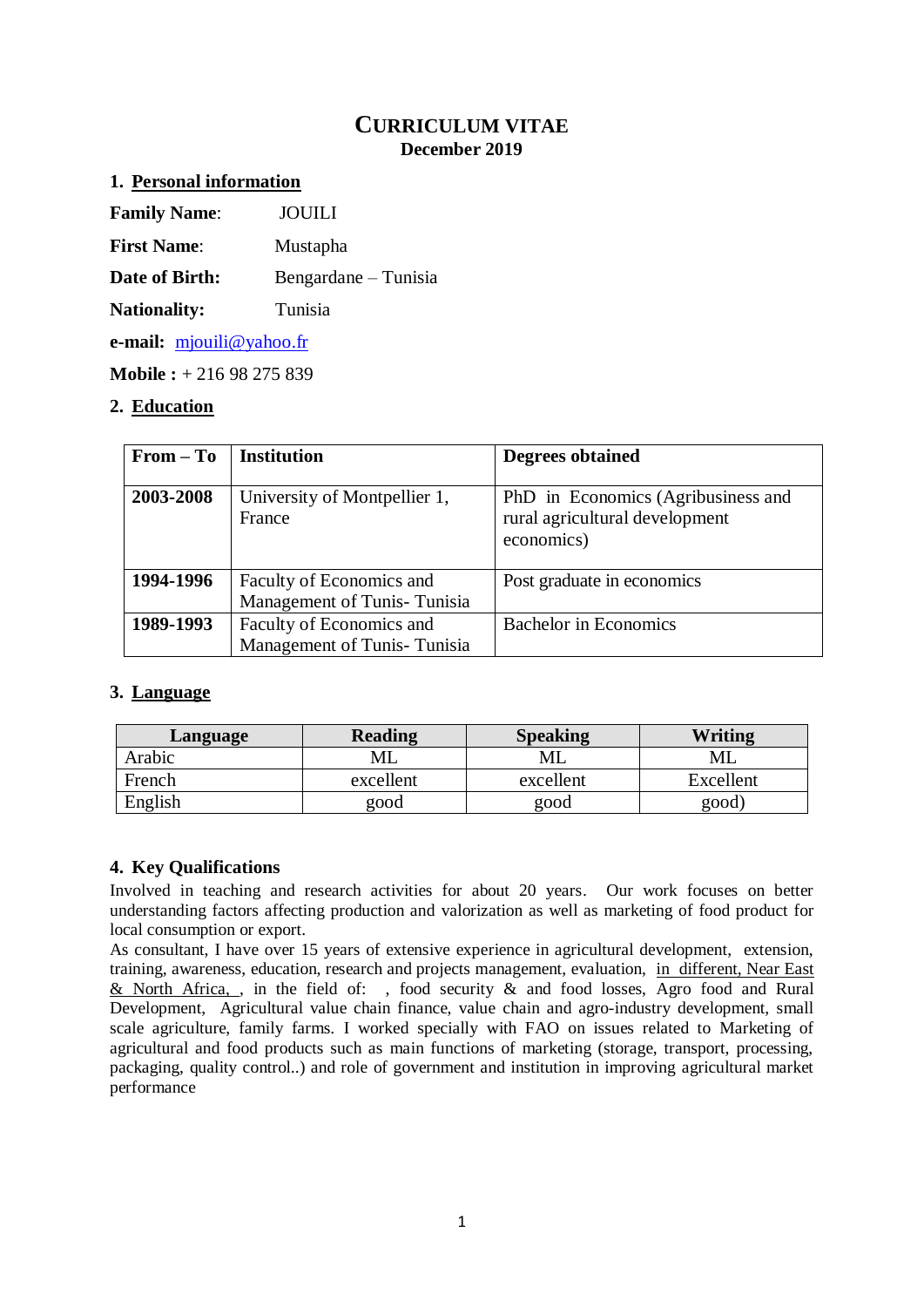# **5. International Expertise and Consultation**

| Period                   | <b>Employing</b><br>organization and<br>title/position                                                                               | City /<br>Country                      | <b>Assignment and Summary of activities</b><br>performed                                                                                                                                                                                                                                                                                                                                                                                                                                                                                                                                                                                                                                                                                                   |
|--------------------------|--------------------------------------------------------------------------------------------------------------------------------------|----------------------------------------|------------------------------------------------------------------------------------------------------------------------------------------------------------------------------------------------------------------------------------------------------------------------------------------------------------------------------------------------------------------------------------------------------------------------------------------------------------------------------------------------------------------------------------------------------------------------------------------------------------------------------------------------------------------------------------------------------------------------------------------------------------|
|                          |                                                                                                                                      | Tunisia                                |                                                                                                                                                                                                                                                                                                                                                                                                                                                                                                                                                                                                                                                                                                                                                            |
| 03-2019<br>To<br>05-2019 | <b>AECOM</b><br>INTERNATIONAL<br>DEVELOPMENT<br><b>EUROPE SL</b>                                                                     | Algeria                                | "Accompanying action for operators of the<br>value chain of halieutic products in Algeria"<br>part of the DIVECO 2 program "Support to<br>the diversification of the economy-fishing<br>sector                                                                                                                                                                                                                                                                                                                                                                                                                                                                                                                                                             |
| 03-2017<br>To<br>09-2017 | FA <sub>O</sub>                                                                                                                      | Tunisia                                | Assignement:<br>agro-economist consultant specialized<br>in<br>analysis of structural transformations of<br>farms. TCP Capacity Building for Monitoring<br>Diversity and Farm Transformation<br>policy formulation<br>improve<br>to<br>and<br>agricultural advice MA / DGEDA / FAO /<br><b>WAW</b>                                                                                                                                                                                                                                                                                                                                                                                                                                                         |
| 10-2016<br>to<br>04-2017 | FAO-UNPD<br>International consultant<br>Specialist<br>in<br>value<br>markets<br>chain,<br>and<br>valorization of fishery<br>products | Alger/<br>Algeria                      | Assignment: Support to the formulation of the<br>national strategy for the development of fisheries<br>and aquaculture. Project<br>- Identify the institutional and technical capacity-<br>building needs of industries and value chains for<br>fisheries resources<br>- Identify financing and logistical needs adapted<br>to the objectives of Aquapêche Blue 2020 relating<br>to the strengthening of value chains.<br>specific actions to<br>identifying<br>improve<br>competitiveness and access to the national,<br>regional and international market for Algerian<br>fishery products as well as tools and standards<br>for the valorization of certain niche products<br>(packaging and packaging,<br>marketing<br>and<br>Certification, labeling) |
| 06-2016<br>to<br>10-2016 | Consulting<br><b>UDA</b><br>COMCEC<br>International Consultant<br>in Food losses and Waste                                           | Tunis/<br>Tunisia<br>Ankara<br>/Turkey | Assignment: Study on "Reducing consumer food<br>waste and losses in OIC Members Countries"<br>- Conceptual framework for consumer food loss<br>and waste<br>- Major causes and consequences of consumer<br>food losses and waste<br>Overview of consumer food waste in OIC<br>members countries<br>- Leading motivations to consumer reduce food<br>waste.                                                                                                                                                                                                                                                                                                                                                                                                 |
| 06-2015<br>to<br>10-2015 | FAO / CIRAD/ CIHEAM<br>Consultant / National<br>project coordinator                                                                  | Tunisia                                | Assignment: Study on small family farms in the<br><b>MENA</b> countries<br>- elaboration of a typology of small family farms<br>in Tunisia,<br>- analysis of structural changes (demographic,<br>economic) and their impact on small farms,                                                                                                                                                                                                                                                                                                                                                                                                                                                                                                                |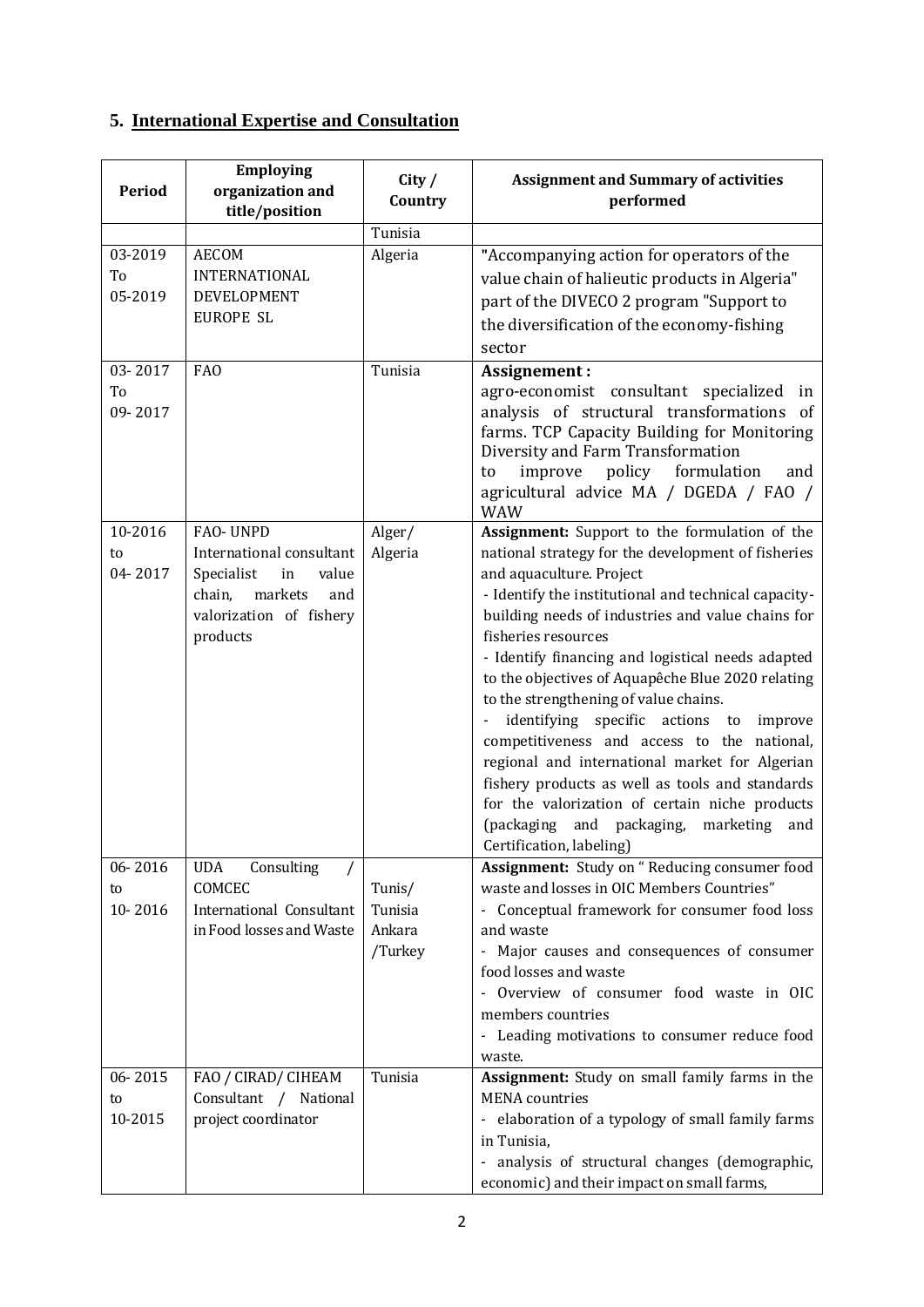| Period                   | <b>Employing</b><br>organization and<br>title/position                                                                                     | City /<br>Country                                          | <b>Assignment and Summary of activities</b><br>performed                                                                                                                                                                                                                                                                                                                                                                                                                                                                                                                                                                                                                                                                                                                         |
|--------------------------|--------------------------------------------------------------------------------------------------------------------------------------------|------------------------------------------------------------|----------------------------------------------------------------------------------------------------------------------------------------------------------------------------------------------------------------------------------------------------------------------------------------------------------------------------------------------------------------------------------------------------------------------------------------------------------------------------------------------------------------------------------------------------------------------------------------------------------------------------------------------------------------------------------------------------------------------------------------------------------------------------------|
|                          |                                                                                                                                            |                                                            | impact of public policies on family farms                                                                                                                                                                                                                                                                                                                                                                                                                                                                                                                                                                                                                                                                                                                                        |
| 03-2015<br>to<br>08-2015 | <b>FAO RNE</b><br>International consultant<br>food losses<br>and<br>on<br>waste reduction, value<br>chain and agro-industry<br>development | Cairo (Egypt)<br>Tunis<br>(Tunisia)                        | organizing the session on Food Losses and<br>$\mathbb{Z}$<br>Waste Reduction in the RMSW (Amman, 28-29<br>April 2015)<br>the launch of the Regional Network for Food<br>Losses and Waste Reduction<br>Support to the implementation of a TCP project<br>on food losses and waste in Morocco<br>Revision of the study on" Food Losses and<br>Waste in the MENA region: Compilation,<br>Synthesis<br>and Analysis of Studies<br>and<br>Literature Carried in or on RNE During 1975-<br>2013                                                                                                                                                                                                                                                                                        |
| 10-2012                  | FAO/RNE<br>Regional                                                                                                                        | TUNISIA /                                                  | Assignment: Study on Food value addition in                                                                                                                                                                                                                                                                                                                                                                                                                                                                                                                                                                                                                                                                                                                                      |
| to<br>04-2013            | Agro-Industries<br>Development Initiative                                                                                                  | Egypt                                                      | <b>MENA</b> region<br>- Statue of food value addition in MENA region.<br>- Two cases studies: the olive oil in Tunisia and<br>fishery products in Morocco<br>- Policy and strategy implementation to improve<br>food value addition in MENA region<br>Policy and Management Implications to improve<br>marketing activities and market access                                                                                                                                                                                                                                                                                                                                                                                                                                    |
| $8-10/$<br>2012          | FAO / RNE<br>International consultant                                                                                                      | Tunis<br>(Tunisia)<br>Cairo (Egypt)<br>Beirut<br>(Lebanon) | <b>Assignment:</b> Study on "Increasing Food Supply to<br>Domestic and Regional Markets in the MENA<br>Region- National and Regional Food Companies"<br>- Analyze the growth of consumer demand for high<br>quality fresh and packaged products and convenience<br>foods<br>whether domestic and regional<br>- Appraising<br>companies might be able to meet more of the<br>expected future growth of consumer demand<br>- Identifying priorities for building food industry<br>capacity to take advantage of market<br>and<br>consumption trend.<br>- Identifying promising business opportunities for<br>food supply to domestic and regional markets.<br>- Identifying policies and institutions to improve<br>food market and food product competitiveness in<br><b>MENA</b> |
| $9-10/$<br>2011          | FAO/RNE<br>National consultant                                                                                                             | Tunisia<br>Egypt<br>Lebanon                                | Assignment: National Agro-Industries Survey in<br>Tunisia<br>- Characteristics and socio-economic importance<br>of agro-industry sector in Tunisia<br>- Agro- food market and competitiveness of<br>Tunisian agro-industry<br>Institutional and<br>technical measurement to<br>improve agro-industry investment                                                                                                                                                                                                                                                                                                                                                                                                                                                                  |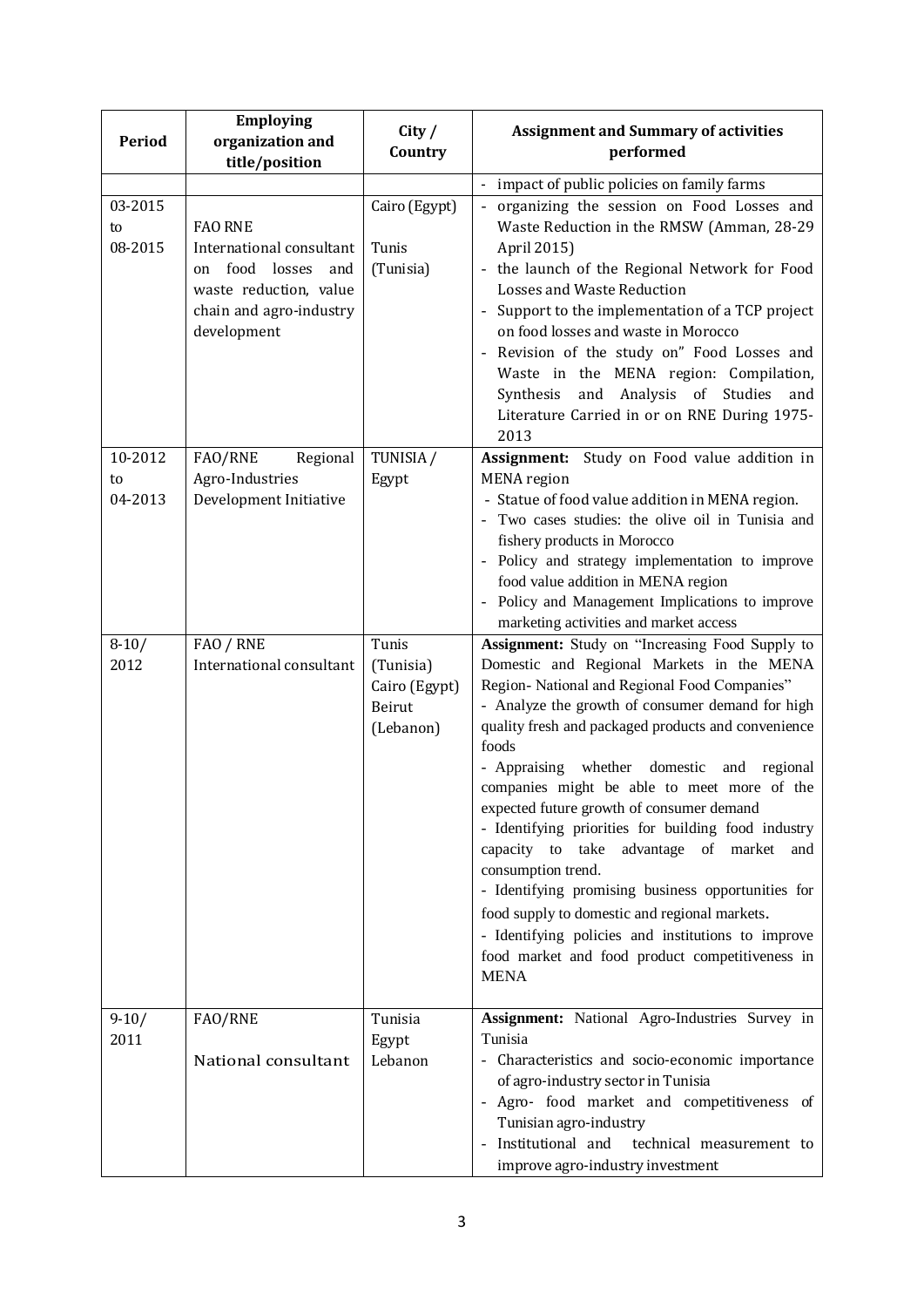#### **6. Training and short courses**

- Agricultural value chain finance training seminar, 11-14 November, 2013 Khartoum, Sudan
- Regional Methodological Workshop on Social Sciences in Africa «Land and theories of the qualitative survey " CODESRIA, Tunis (Tunisia), 5-9 April 2004
- International Course "Institutions and Rural Development in the Mediterranean" Organized by CIHEAM/IAMM & ERISA/ ESAM, Hammamet (Tunisie) 11-23 February 2002
- Research stay (SSHN), CIHEAM / IAMM, 1 15 September 2001 under the direction of Omar Bessaoud
- 4th Franco-Tunisian Meeting of Young Researchers "Space, Time and Research" IRMC, University of Tunis, UNESCO, Hammamet, Tunisia, 17-20 January 2001,

### **7. Main publications**

 **Mustapha Jouili** : « Changements structurels, politiques publiques et petite agriculture familiale en Tunisie » Cinquième Conférence de l'Association Africaine des Agroéconomistes (5ème CAAAE) "Transformation des petites exploitations agricoles en Afrique: Le rôle des politiques et de la gouvernance." Addis-Ababa, Ethiopie, 26-29 Septembre 2016.

 **Mustapha Jouili** et Jennifer Smolak «Food Losses and Waste in the MENA region: Compilation, Synthesis and Analysis of Studies and Literature Carried in or on RNE During 1975-2013» Food and Agriculture organization of the United Nations ,Regional Office for Near East and North Africa, August 2015.

 **Mustapha Jouili &** Mohamed Elloumi "State-owned lands subject to social conflicts: case of the Governorate of Siliana" International meeting FONCIMED, Montpellier, 1 - 4 June 2013

 **Mustapha Jouili** et Tahar Akkari « The transmission of the effects of the food crisis on compensation expense: the case of Tunisia »  $28<sup>th</sup>$  IAAE Triennial Conference, Foz du Iguaçu, Brazil, August 2012

 **Mustapha Jouili**, Ismahen Kahouli et Mohamed Elloumi "Ownership of water resources and exclusion processes in the region of Sidi Bouzid (Central Tunisia)" Etudes rurales 2013/2 - n°192 pp 117 – 134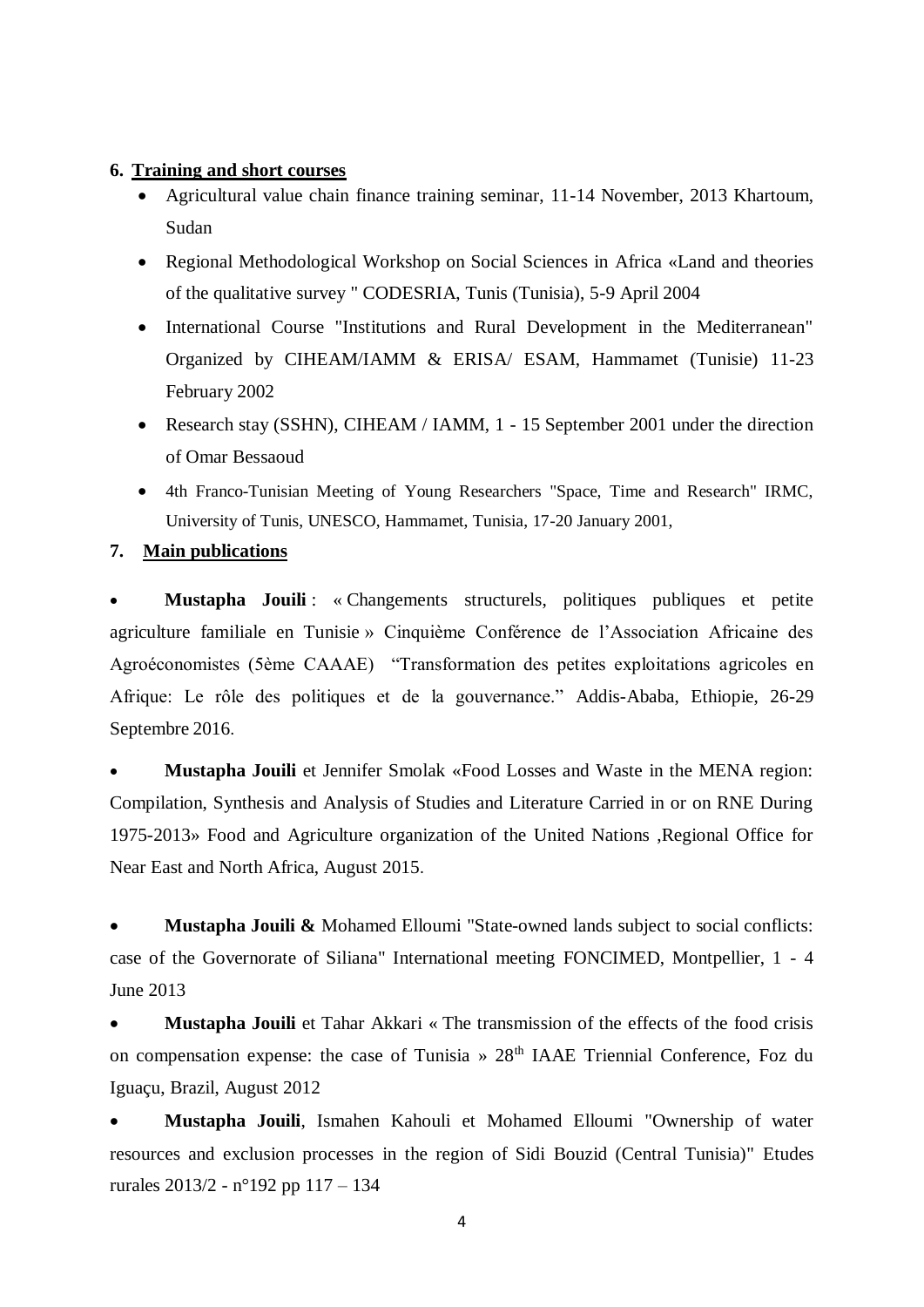**Mustapha Jouili,** "Agro-industrial investment promotion in Tunisia" & Carlos A. da Silva & Nomathemba Mhlanga "Innovative policies and institutions to support agro-industries development". FAO Rome 2011, pp 149-172

 **Mustapha Jouili** "The food issue in Tunisia: threat of a crisis" International symposium "Rebuilding the social bond, working for food security"AADRESS CENEAP, Alger 14 to 15 Novembre 2010.

 **Mustapha Jouili,** "Agricultural investment Financing Issue in Tunisia " New Medit, No. 3, September 2009, pp 23-29

 **Mustapha Jouili** "Impact of new directions in agricultural policy on income of family farms in Tunisia" The XXVII International conference of Agricultural Economists IAAE2009, Beijing 16 – 23 August 2009 (In French)

 **Mustapha Jouili,** "Tunisian agriculture**:** Are small farms doomed to disappear? " 111 IAAE- EAAE Seminar "Small farms: Decline or Persistence University of Kent, Canterbury, Kent, UK  $26th - 27<sup>th</sup>$  June 2009

### **8. Other activities**

 **FAO International consultant** The Near East and North Africa Region Regional Multistakeholder Workshop on Food Security and Nutrition, Amman, April 28-29, 2015

**Participant :** Rencontres Internationales « Agricultures Familiale et Recherche » Agropolis International, CGIAR, GFAR et Forum Rural Mondial, Montpellier 1er-3 Juin 2014

 **Consultant/Key Expert:** Regional Dialogue on Family Farming, Working towards a unified approach to promote food security and nutrition. FAO/RNE, Tunis 20-21 November 2013

 **Consultant/Key Expert:** Regional Multi-stakeholder Workshop on Food Security and Nutrition. CFS, FAO/RNE, Tunis 4-7 November 2013

 **Consultant/ Key Expert:** Expert consultation Meeting on Food Losses and Waste Reduction in the NE Region: Towards a Regional Comprehensive Strategy, Sharm El Sheikh, Egypt 18-19 December, 2012

 **Consultant / Key Expert**: Regional Agro-Industry Forum for Middle East and North (RAIF-MENA) Africa. FAO, UNIDO, Beirut, Liban15-18 November 2011